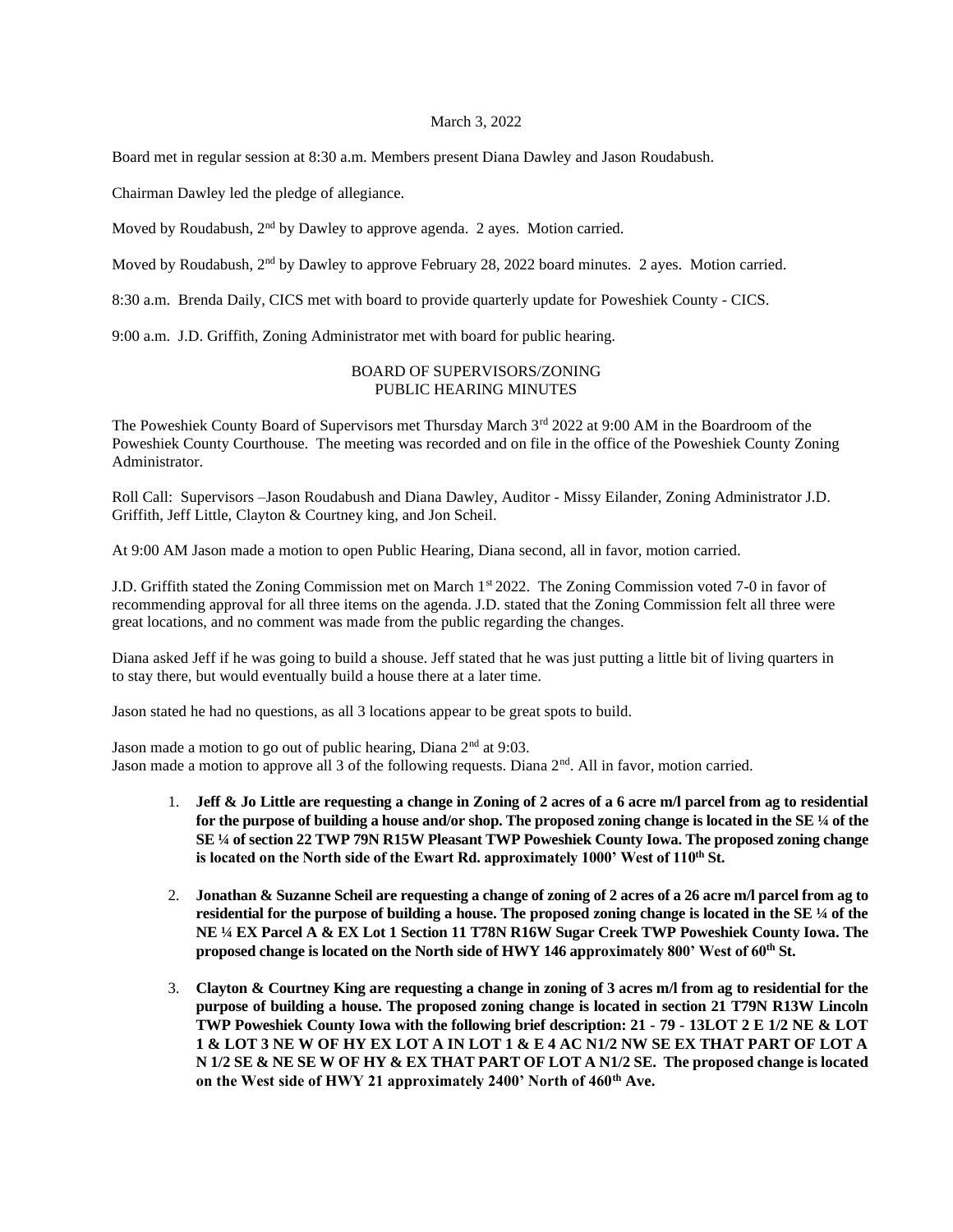J.D. Griffith, Poweshiek County Zoning Administrator

J.D. Griffith, Sanitarian/Zoning presented the board with the monthly sanitarian and zoning reports.

Moved by Roudabush, 2<sup>nd</sup> by Dawley to approve March 4, 2022 Poweshiek County Payroll for \$255,556.97. 2 ayes. Motion carried.

Moved by Roudabush,  $2<sup>nd</sup>$  by Dawley to approve Resolution #2022-34 approval of ISAC group benefits program 28E agreement. 2 ayes. Motion carried.

# RESOLUTION #2022-34 APPROVAL OF THE ISAC GROUP BENEFITS PROGRAM 28E AGREEMENT

WHEREAS, the Iowa State Association of Counties (ISAC) Group Benefits Program, a Chapter 28E organization, has adopted a 28E Agreement for its group health and related benefits program, for the purpose of providing group health and related benefits for employees of participating entities.

WHEREAS, the County of Poweshiek desires to adopt the 28E Agreement for health and related benefits for eligible employees, specifically Voluntary AD&D coverage.

NOW, THEREFORE, BE IT RESOLVED by the Poweshiek County Board of Supervisors that Poweshiek County desires to adopt the 28E Agreement for the ISAC Group Benefits Program.

Dated this 28<sup>th</sup> day of February, 2022.

POWESHIEK COUNTY BOARD OF SUPERVISORS Diana Dawley, Chairman Jason Roudabush, Vice Chairman Merle Doty, Member Attest: Melissa Eilander, Poweshiek County Auditor

Moved by Roudabush, 2<sup>nd</sup> by Dawley to approve Resolution #2022-37 internal loan transfer Secondary Road / TIF Urban Renewal #3. 2 ayes. Motion carried.

## **RESOLUTION #2022-37**

### **AUTHORIZING INTERNAL ADVANCE TO FUND URBAN RENEWAL PROJECT COSTS**

WHEREAS, the Board of Supervisors (the "Board") of Poweshiek County, Iowa (the "County"), has established the Poweshiek County Urban Renewal Area No. 3 (the "Urban Renewal Area"); and

WHEREAS, the Board has identified the need to establish the Poweshiek County Urban Renewal Area No. 3 Tax Increment Revenue Fund, into which all incremental property tax revenues received from the Urban Renewal Area should be deposited; and

WHEREAS, the Board has also identified certain county road improvements (the "Project") that should be constructed in the Urban Renewal Area; and

WHEREAS, it has been proposed that the County approve an internal advance of funds in the amount of \$27,800 (the "Advance") in order to pay the costs of the Project, and the County desires to make the Advance eligible to be repaid from future incremental property tax revenues to be derived from the Urban Renewal Area; and

NOW, THEREFORE, IT IS RESOLVED by the Board of Supervisors of Poweshiek County, Iowa as follows:

Section 1. There is hereby created the Poweshiek County Urban Renewal Area No. 3 Tax Increment Revenue Fund (the "Tax Increment Fund").